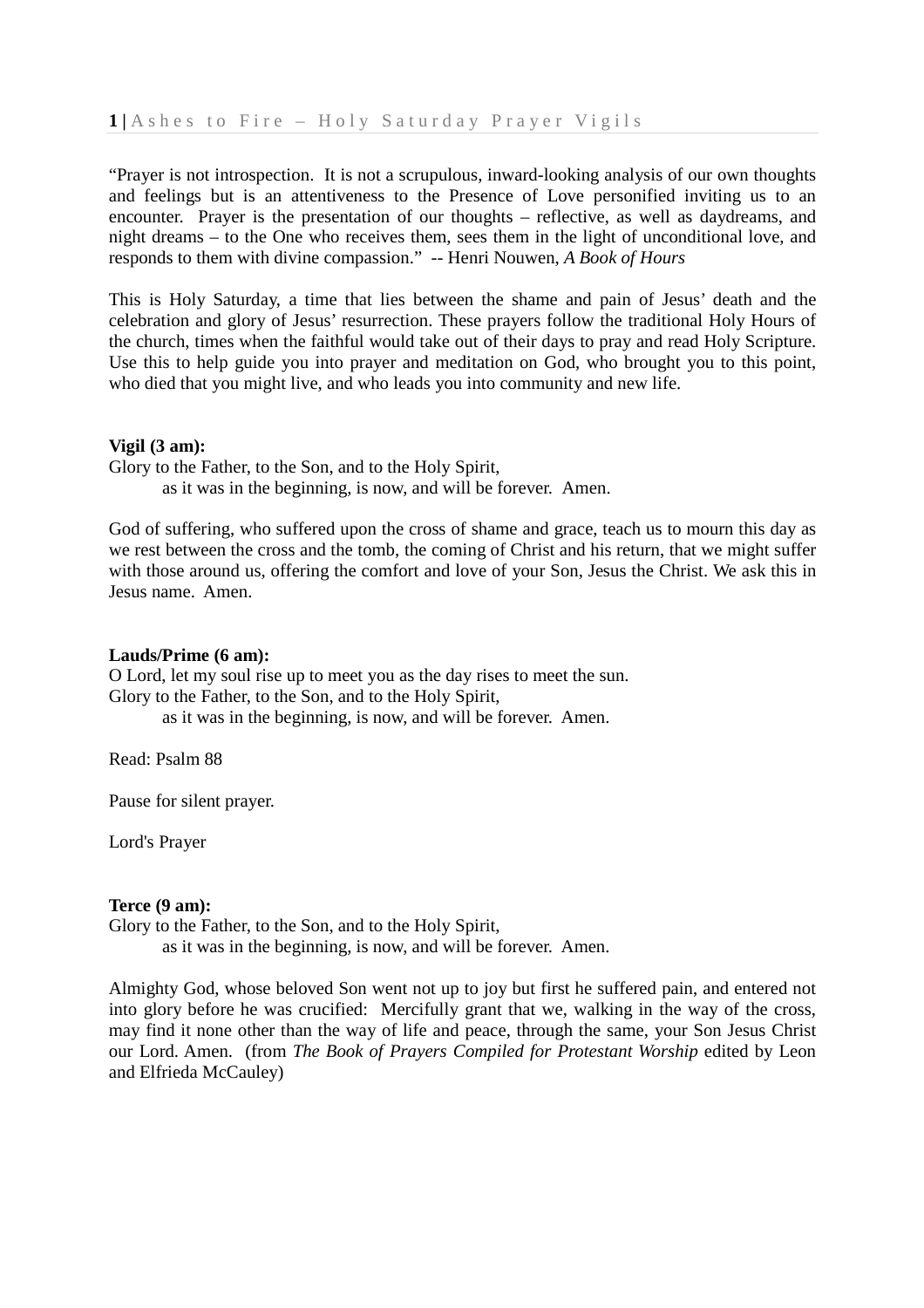### **Sext (Noon):**

Glory to the Father, to the Son, and to the Holy Spirit, as it was in the beginning, is now, and will be forever. Amen.

Read: Psalm 23

O God, Creator of heaven and earth: Grant that, as the crucified body of your dear Son was laid in the tomb and rested on this holy Sabbath, so we may await with him the coming of the third day, and rise with him to newness of life; who now lives and reigns with you and the Holy Spirit, one God, forever and ever. Amen. (from *The Book of Common Prayer*)

#### **None (3 pm):**

Glory to the Father, to the Son, and to the Holy Spirit, as it was in the beginning, is now, and will be forever. Amen.

Lord Jesus, at the ninth hour you gave yourself into the hands of the Father May we welcome his will with love, and fulfill it to the end, as you have taught us for ever and ever. Amen. (from *The Glenstal Book of Prayer*)

### **Vespers (6 pm):**

Glory to the Father, to the Son, and to the Holy Spirit,

as it was in the beginning, is now, and will be forever. Amen.

"What is happening? Today there is a great silence over the earth, a great silence, and stillness, a great silence because the King sleeps; the earth was in terror and was still, because God slept in the flesh and raised up those who were sleeping from the ages. God has died in the flesh, and the underworld has trembled." (from St. Thomas Aquinas' homily on Holy Saturday

Read: Psalm 27

Pause for silent prayer.

Lord's Prayer